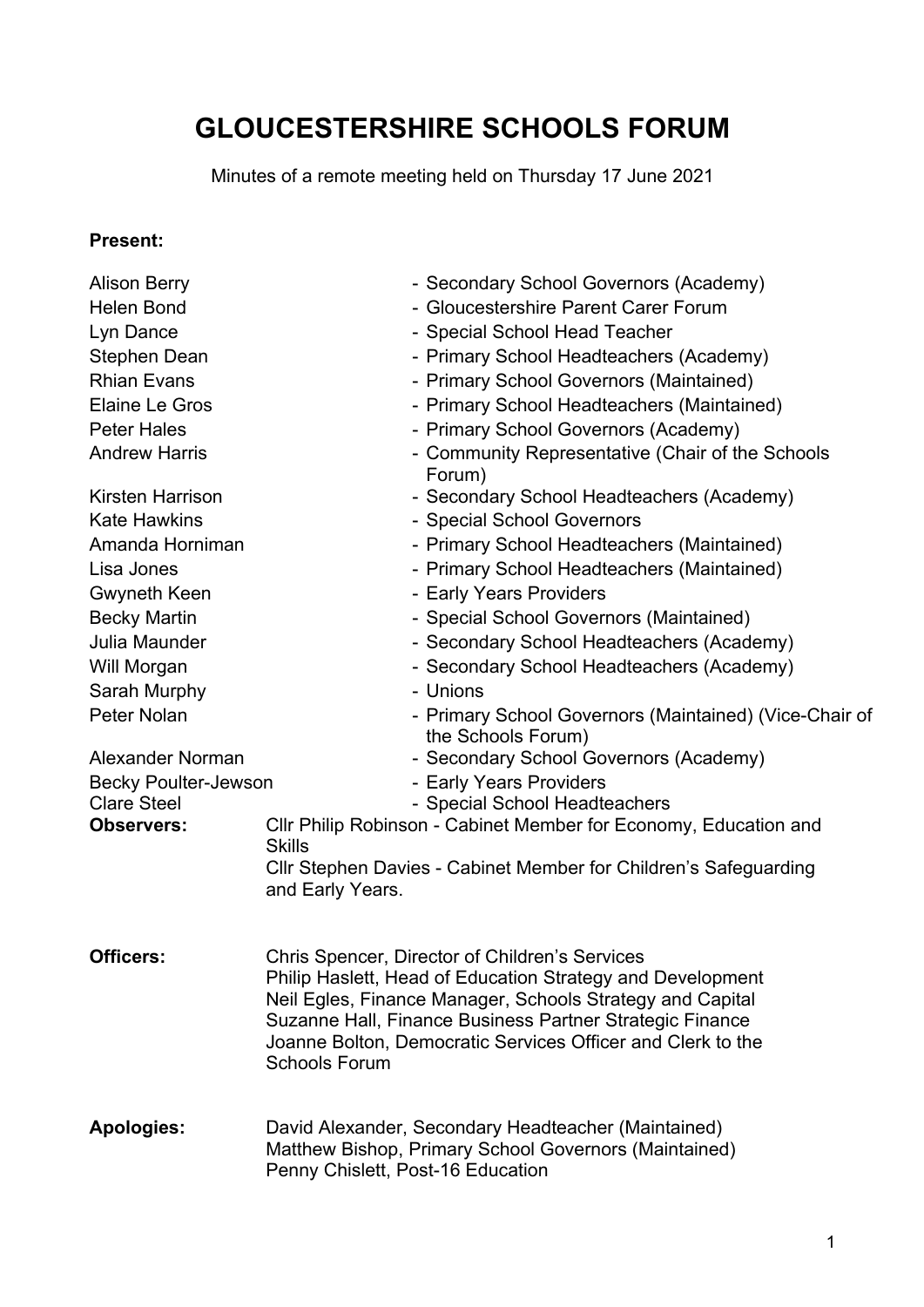Elisa Entwistle, Alternative Provision Schools Rachel Howie, Gloucester Diocese Adam White, Secondary School Governors (Maintained) Rob Wilcock, Secondary School Governors (Academy)

## **10. ELECTION OF THE SCHOOLS FORUM CHAIR**

Andrew Harris, Community representative, was duly elected as the Schools Forum Chair for a two year term of office.

## **11. ELECTION OF THE VICE CHAIR**

Peter Nolan, primary school governor (maintained), was duly elected as the Schools Forum Vice-Chair for a two year term of office.

## **12. DECLARATIONS OF INTEREST**

No declarations of interest were made.

#### **13. PUBLIC QUESTIONS**

No public questions had been received.

#### **14. MINUTES**

- 14.1 The minutes of the previous meeting held on 14 January 2021, were approved as a correct record.
- 14.2 The Forum noted the progress against the actions from the previous meeting as outlined in the Action Sheet. The following points were raised:
- 14.2.1 The Head of Education Strategy and Development reported that the local authority did not capture or hold information on the implementation of the 1 September 2020 pay award, in Gloucestershire's schools and academies. However, feedback received from the Human Resources team in Education was that broadly schools had been operating in line with the national recommendations.
- 14.2.2 The Forum noted that a full review of the data around the recent rise in the number of requests for Education Health and Care Plans (EHCP) was ongoing. The results would be brought to a future Forum meeting.
- 14.2.3 The Head of Education Strategy and Development reported that work was ongoing to understand the context as to why some local authorities had no High Needs block deficit or a low deficit position. The Local Authority will be meeting with representatives of local authorities in the South West, during the summer and early autumn to understand this issue in more detail.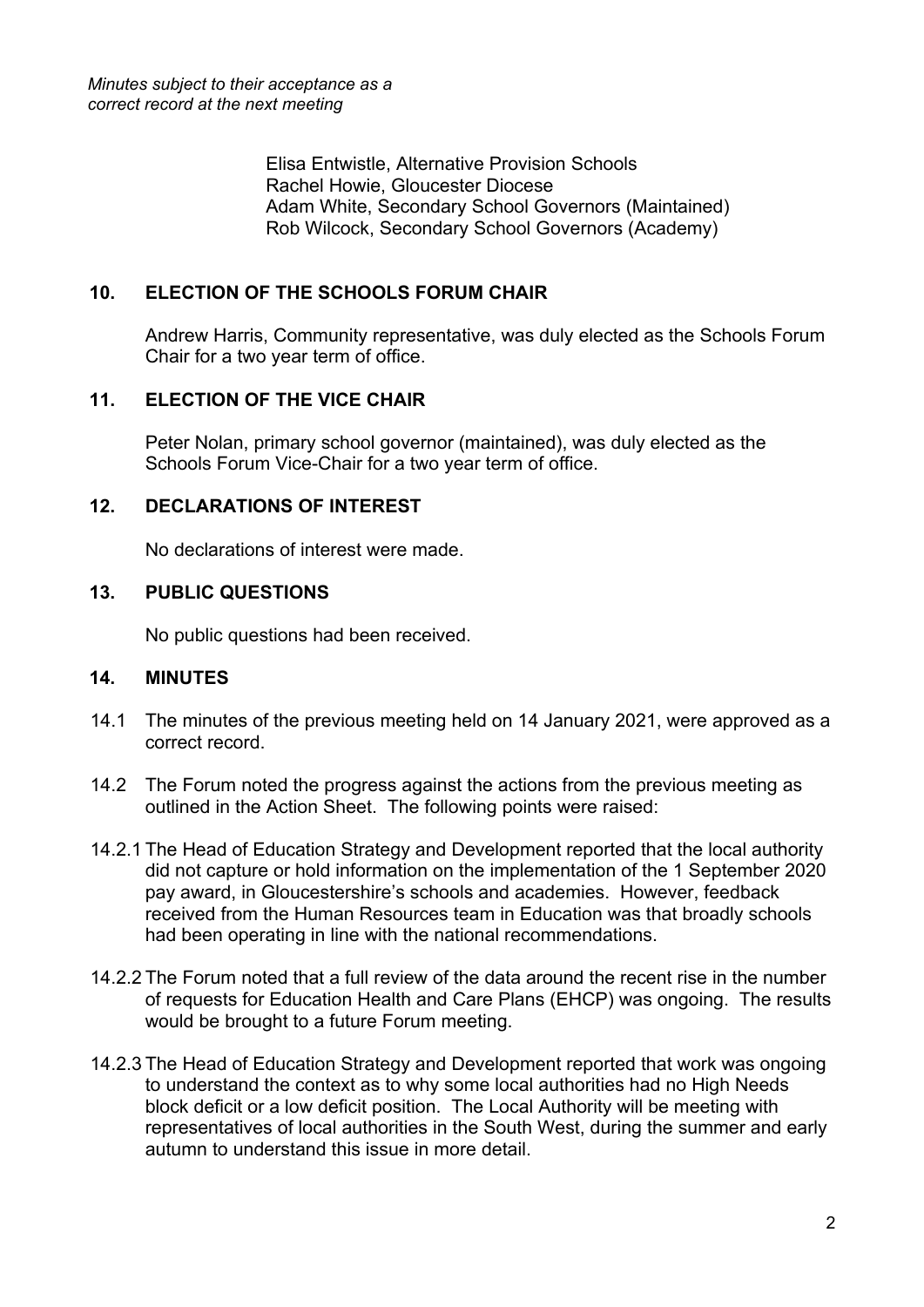### **15. 2020/21 OUTTURN AND MAINTAINED SCHOOL BALANCES**

- 15.1 The Head of Education Strategy and Development gave a presentation on the 2020/21 Outturn and Maintained School Balances. The Forum was informed that the 2020/21 in-year Dedicated Schools Grant (DSG) outturn position was an overspend of £3.480M resulting in a cumulative overspend of £11.892M, representing 2.48% of the 2020/21 gross DSG budget. There was a £0.750M Schools Block net underspend consisting of three elements: an underspend of £0.283M on the growth fund used to fund new schools and increases in basic need places; an in-year under spend of £0.292M on the de-delegated budgets that related to maintained schools only; and funds remaining after the closure of Saint Dominic's Catholic School, Stroud.
- 15.2 He reported that there was also a surplus of £0.497M at the end of last year relating to dedelegated balances that was part of the net £8.412M deficit balance brought forward bringing the dedelegated surplus element of the DSG up to £0.789M. Although there was an overall net £11.892M DSG deficit being carried forward to 2021/22, that contained surplus commitments relating to the £0.789M maintained schools dedelegated budgets and an Early Years DSG surplus of £0.989M.
- 15.3 The Forum was informed that Early Years finished with a £0.989M under-spend in 2020/21. The under-spend related to lower than expected payments for nursery education and the delayed use of project funding due to COVID-19. The carry forward would be used to cover the time lag in any adjustments in funding due to revised activity levels following the January and May census and continue with the planned projects.
- 15.4 The Forum noted that the outturn position for the High Needs Block at the end of 2020/21 was a deficit of £5.119M.
- 15.5 The Forum agreed that the DSG deficit balance at the end of 2020/21 be earmarked, as shown in the report and carried forward to 2021/22.
- 15.6 A member raised a concern that the EHCP process was stalling in Gloucestershire's schools due to a lack of educational psychologist provision without the EHCPs in place schools were unable to receive the associated funding to support the child. The Director of Children's Services explained that there was a national shortage of educational psychologists and therefore their recruitment and retention was challenging. The local authority was undertaking the initiative 'grow our own' in an aim to stabilise the workforce, thereby replicating the approach developed for retaining social workers. The approach had been very successful in reducing the reliance on agency social workers. Engaging private educational psychologists as part of the framework was also being considered. The workflows from schools had increased disproportionately over the last three years with requests for EHCPs growing by an extra 300-350 requests each year which was unsustainable. Therefore the issue was not just related to the availability of educational psychologists which remained largely the same but also to the growing demand for EHCPs put forward by schools. The Forum noted this as an area of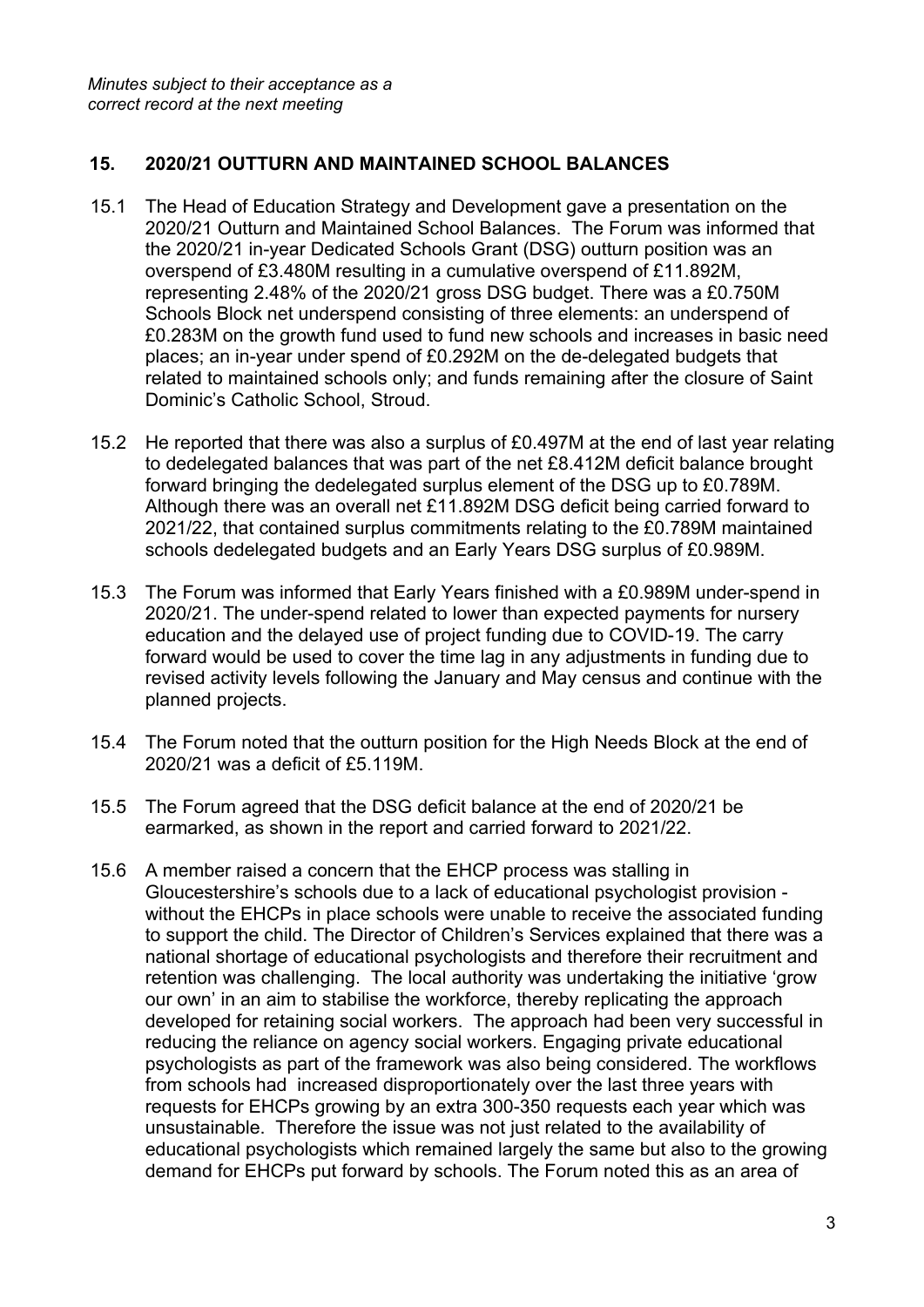concern, and it was acknowledged that whilst the local authority did have a plan in place, it could be a while before the plan made a positive impact in addressing the issue.

- 15.7 The Forum received an update on the maintained school balances at the end of 2020/21. At the end of the financial year 31 March 2021, 173 schools were in surplus, 23 schools (10 less than last year) were in deficit. The Forum received a summary of the work being undertaken by the Council's Officer Deficit Group to review deficits and excess surpluses, and its work with schools.
- 15.8 The Head of Education Strategy and Development explained that the f40 had previously sent a clear message to government that a further round of funding was needed to address schools' exceptional costs due to the impact of COVID-19. However, the general picture in Gloucestershire now, and in other counties (following reports from f40 members of other local authorities), was that overall, the anticipated level of additional exceptional costs to schools had not been seen, or that the costs had been offset by some savings. A further round of funding from the government was therefore not expected.
- 15.9 The Finance Business Partner explained that the outturn position for non-DSG funded services was an overspend position of £10.775M (8.3% of budget). That included the additional cost of the impact of COVID-19 on budgets which totalled £7.297M giving an underlying overspend of £3.478M. Significant overspends included external placements (£10.078M) and home to school transport (£1.296M), both of which were identified as ongoing pressures at the end of 2019/20. The Forum was informed that investment approved as part of the 2021/22 budget would help to address a significant part of the cost pressures identified although increasing demand for social care services would continue to put pressure on the placements budget.
- 15.10 In response to a question, the Finance Business Partner explained that despite multiple lockdowns and partial school closures, there was still a significant overspend in the home to school transport budget. The costs remained as the local authority was required to continue to support the transport providers to ensure that the contracts remained in place for when the schools fully reopened. Many pupils with SEND were still attending school throughout the lockdown periods and therefore the associated costs remained. Home to school transport costs were significantly higher when schools reopened due to the need to comply with COVID-19 social distancing restrictions (e.g. in some instances taxis had to be used to transport pupils instead of mini buses).

#### **16. HIGH NEEDS**

16.1 The Head of Education Strategy and Development set out the proposed budget for 2021/22 and the forecast budget position for the following 2 years. In-year a deficit budget of £5.449M was set for High Needs to reflect a realistic position considering growth trends and activity demands on special school and independent provision and top up budgets. At year end the outturn was £330k below that budget resulting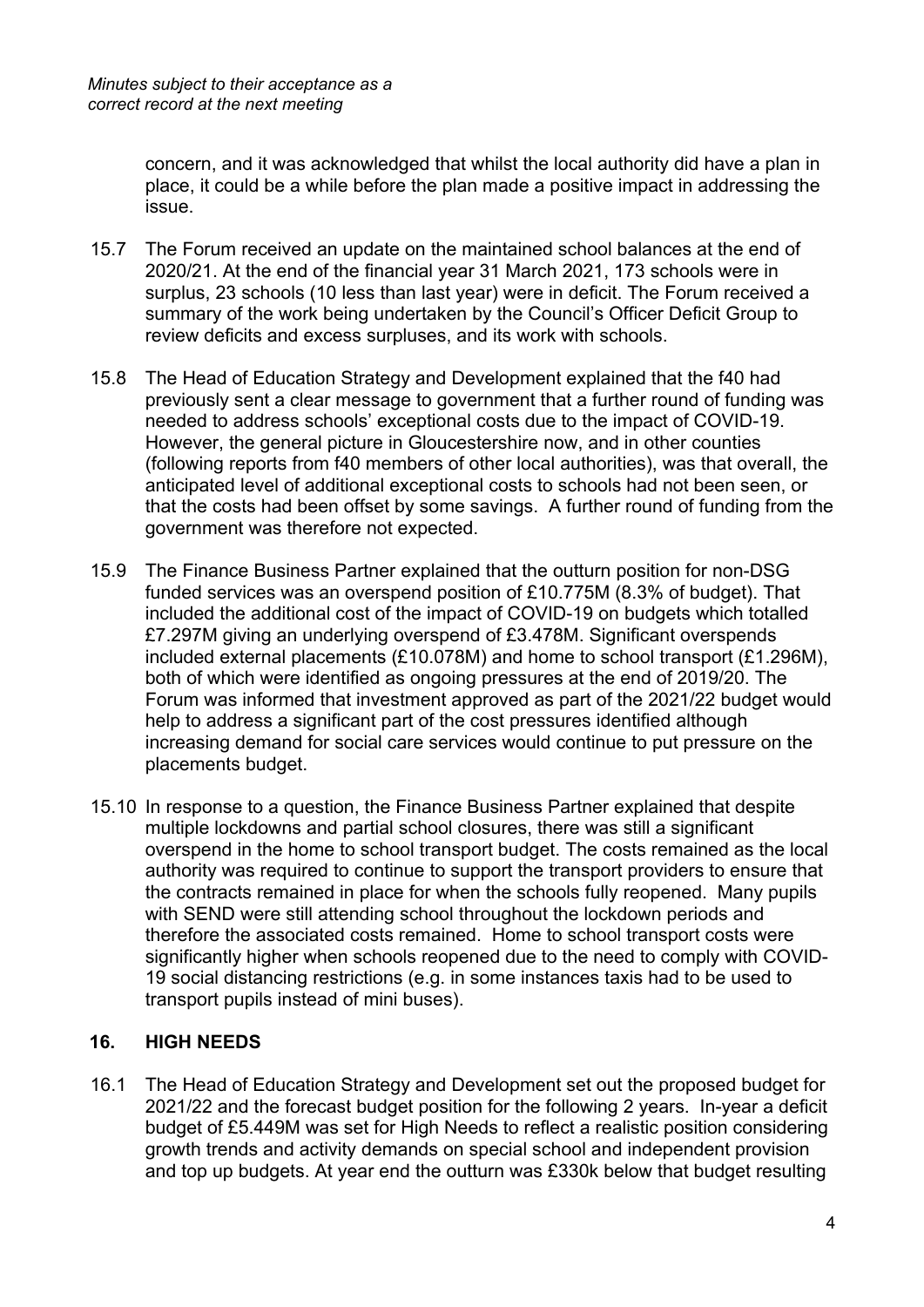in a final overspend of £5,119,200. He explained that the local authority's threeyear plan showed the in-year overspend reducing to £1,794,574 in 2022/23 and a surplus of £419,563 in 2023/24. Officers were confident that a slowing down in the use of higher cost specialist placements, the impact of early intervention work and the continued rise in funding would generate the improved position.

- 16.2 The Head of Education Strategy and Development advised the Forum that increasing top-up funding at this stage would put the High Needs budget recovery at risk. A decision to increase all top-up funding by 2% would result in a cumulative total cost over the three years of around £4M.
- 16.3 Special school representatives on the Forum strongly emphasised the point that the financial situation in special schools had become untenable. They reported that topup values had increased slightly once since they were set in 2013, however the complexity of pupils in the schools had risen hugely in that time resulting in the need for increased staff:pupil ratios due to complex medical issues and extreme challenging behaviour, all resulting in increased costs and pressure on staff. Representatives of mainstream schools also echoed those concerns – stressing just how much financial pressure schools that had high levels of children with SEND were under. Whilst there was recognition and understanding of the local authority's plan to drive down the deficit and achieve a balanced High Needs budget, there was strong support for this not to be at the expense of freezing top-up funding. Members acknowledged that would add even more pressure on the already stretched budgets of special schools and inclusive mainstream schools. Without sufficient funding schools would not be able to meet the increasingly complex needs of children coming into the system.
- 16.4 A Forum member referred to the local authority's three-year forecast for the High Needs budget, and suggested that in order to understand the dire financial pressures schools were under, consideration should also be given to the three-year plans for individual schools. In response, the Head of Education and Strategy explained that this was a collective deficit within the Dedicated Schools Grant. Whilst the local authority had oversight of the High Needs Block, all funding was allocated to education institutions. He added that whilst ultimately the decision to freeze top-ups values rested with the local authority, the view of the Forum was crucial in providing an understanding how it would affect schools. However, this had to be balanced against the overall funding picture of a significant High Needs Block deficit.
- 16.5 A special school representative suggested that a similar percentage rise to special school top-up values as mainstream school age weighted pupil unit values was needed. Concern was expressed that if the top-ups did not increase alongside rising costs, schools would not be able to afford to meet the needs of complex pupils - a statutory requirement set out in a child's EHCP. There was concern that this may result in an increase in the use of costly out of county specialist school placements, thus creating a false economy. It was also suggested that there were not enough special school places in the county which was putting additional pressure on mainstream schools.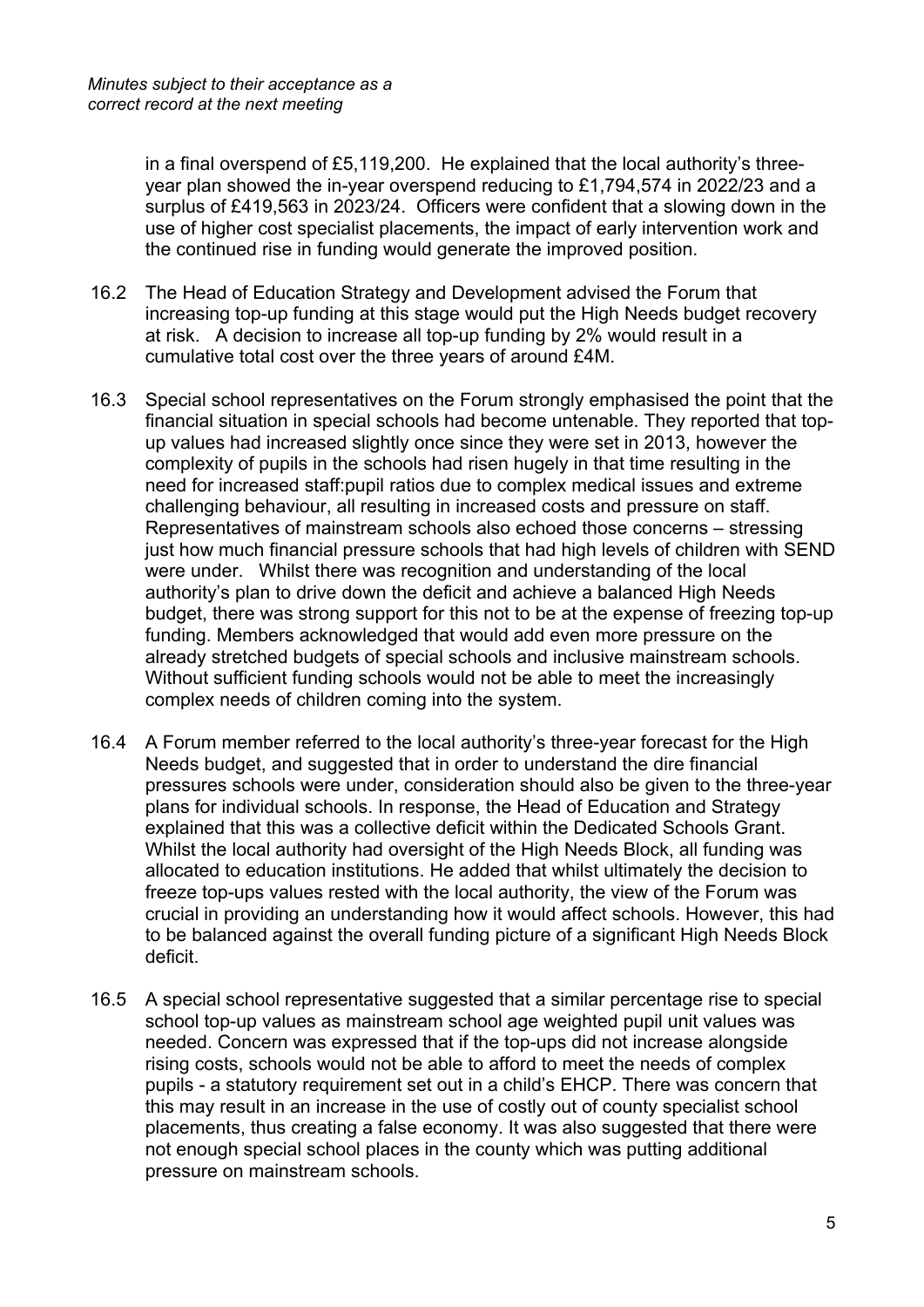- 16.6 In response to the question, the Head of Education Strategy and Development confirmed that he would provide the Gloucestershire Association of Special School Headteachers, with the figures on the increases in places in the special school sector over the next 3 years, and where those additional places would be allocated. **ACTION: Head of Education Strategy and Development.**
- 16.7 In response to a question, the Head of Education Strategy and Development reported that he was engaging with representatives of other local authorities on the issue of High Needs block deficits. There was recognition that, with a few exceptions, generally all local authorities were in the same position - there was no clear panacea for the problem. A number of local authorities with the largest deficits were liaising with the DfE and the ESFA about how deficit recovery could be achieved. Information on the results of that exercise were awaited. It was clear however that the DfE was not intending to write off the deficit.
- 16.8 A member posed the question as to whether the government was able to afford any additional funding for High Needs, particularly given the substantial costs related to the COVID-19 pandemic - would it therefore be more prudent to freeze top-up rates to keep the High Needs deficit recovery on track. There was recognition that the government's allocation of funding to High Needs was based on the determination of prioritisation against the other areas of its funding responsibilities. It was a question of whether the High Needs finding was being prioritised sufficiently.
- 16.9 The Director of Children's Services explained that he understood and was sympathetic to the concerns being raised. He stressed however that it was important to understand the full context including the consequences of the local authority not recovering the High Needs deficit at the end of the three-year plan. Whilst the DfE had given local authorities 3 years in which to address their High Needs deficit, at the end of that 3 year period any debt would become a real issue. Councils were required by law to produce a balanced budget, if they could not find a way to balance expenditure then a Section 114 order would be issued. That could lead to an external manager of the council's finances being appointed to work on producing a viable budget. Gloucestershire County Council was a well run local authority, and not in that position, but ultimately it was important to ensure that Gloucestershire was not facing the prospect of dealing with an £18M deficit at the end of that period. He assured members that full consideration would be given to all of the points raised.
- 16.10 Following the wide ranging debate, members considered the local authority's recommendation that top-up funding should remain frozen at the current levels. The Forum did not support the recommendation and instead recommended that top-up values increase by 2% for both mainstream and special schools, even if that meant the High Needs budget deficit for 2021/22 having to be increased. (One member voted in favour of the local authority's recommendation that top-up funding should remain frozen at the current levels).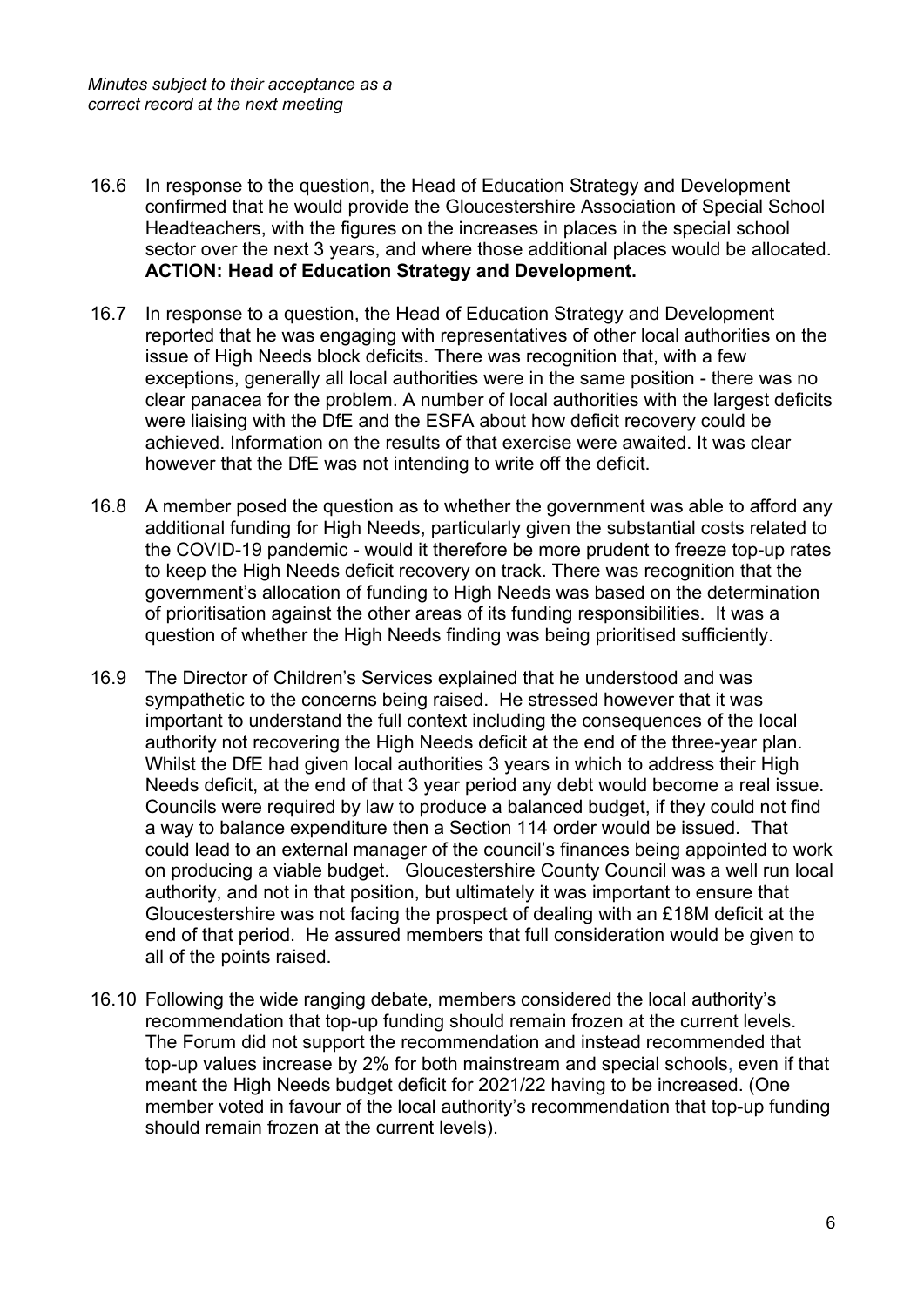16.11 The Head of Education Strategy and Development explained that decisions on the delegation of the High Needs block funding were the responsibility of the local authority, and therefore the Forum's recommendation to increase top-up funding by 2% for both mainstream and special schools, would now need to be considered by the local authority.

#### **ACTION: Head of Education Strategy and Development.**

- 16.12 Members of the Forum were deeply concerned that a 2% increase to top-up funding would have only a limited impact on improving the financial situation of schools in order for them to meet the needs of children with additional needs. The Forum was strongly of the view that there needed to be a significant increase in High Needs block funding from central government to deal with the substantial growth in the complexity of need coming into the system. The work of the f40 group was recognised as crucial in campaigning and lobbying the government to ensure that local authorities were sufficiently funded to meet the needs of all children.
- 16.13 Officers confirmed that despite the significant disruption created by the COVID-19 pandemic, delivery of the Joint Additional and High Needs programme was progressing well. The Forum received an update on the key activities taking place including the development of the new 11-16 SEMH school; and the Spend Redesign Project – the funding proposals would be considered by the Forum at the September 2021 meeting for discussion and approval for the pilot. The final funding model would be considered by the Forum at the November 2021 meeting, for approval, ahead of a full roll out. The changes to the funding model itself were not intended to provide direct and immediate savings or reduce funding for schools. The changes being proposed were to improve the clarity, consistency and effectiveness of the funding system.
- 16.14 It was reported that alongside the changes being made to the funding model, improvements were being made to the processes involved with the EHCP pathway. The key aim was to have an end to end casework model that was centred on the child, not the process and that operated efficiently and effectively for all key stakeholders.
- 16.15 The Forum was informed of the developments in the Alternative Provision (AP) Service and the proposed changes to the funding model that would support earlier intervention services. The local authority's intention was to provide flexibility for AP to work closely with the school system to develop and deliver a range of early intervention services that supported continued access to mainstream provision and removed the perverse incentive for exclusion. The local authority was proposing that any unused top-up funding be made available to the schools to support the development of their revised service offer.
- 16.16 The Forum agreed that to enable the schools to deliver a new service offer, the 2021/22 High Needs budget would assume that full funding would be made available to alternative provision schools this year.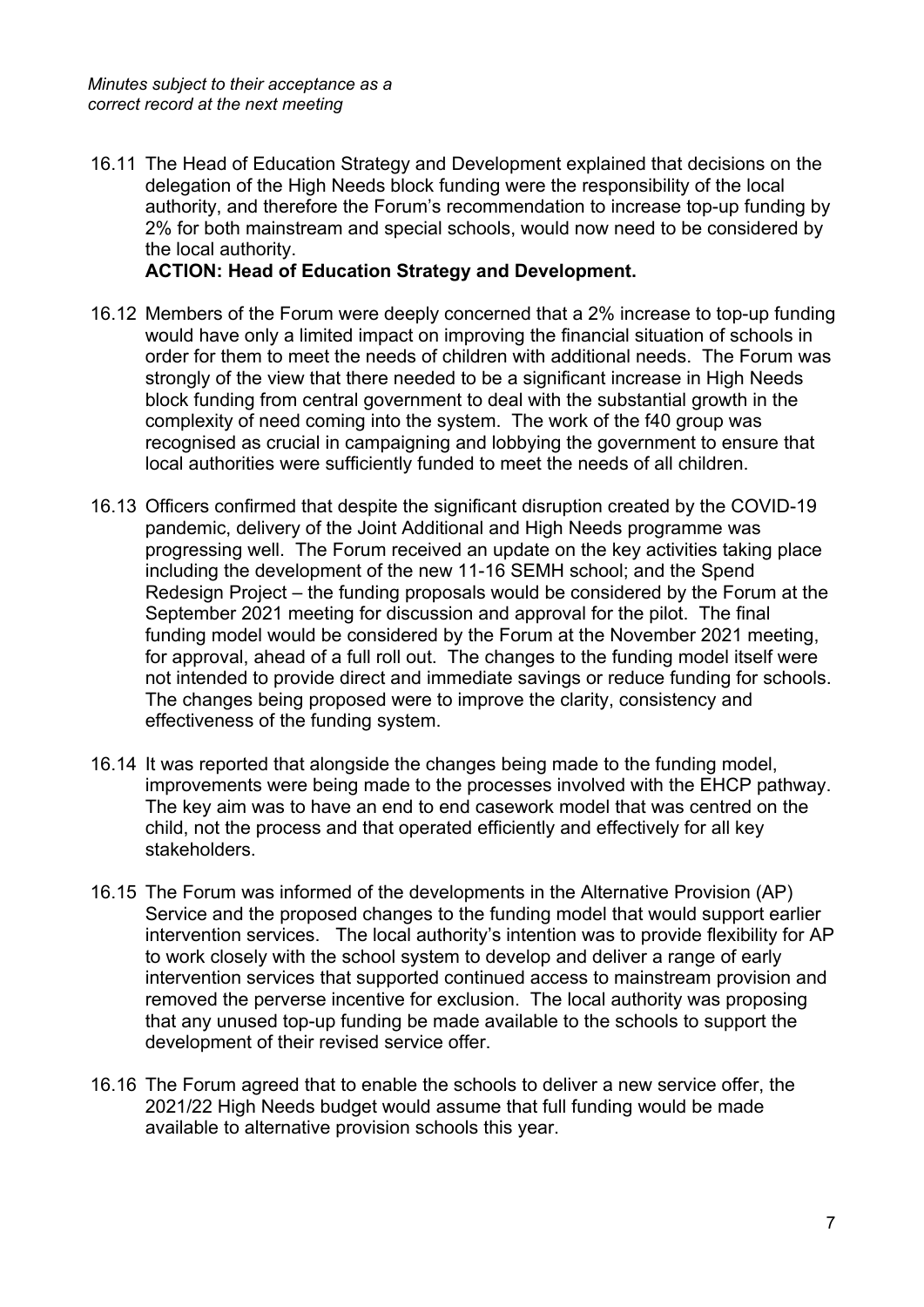- 16.17 The Forum was updated on the number of permanent exclusions in 2020/21 and how the figures compared to previous years' as outlined in the report. The Head of Education Strategy and Development explained that it had been difficult to draw comparisons from the data generated over the last 18 months due to the multiple lockdowns and partial school closures. Data at the end of May 2021 showed reductions in permanent exclusion, but for the periods that schools were fully open levels of permanent exclusion were in line with 2018/19.
- 16.18 The Forum was informed that the DfE captured SEN data through the annual SEN2 survey, for which data has just been released. A comparison of the local picture, to both Gloucestershire's statistical neighbours and the national picture was presented to the Forum. In terms of overall numbers of EHCPs Gloucestershire was broadly in line with national and statistical neighbours, but the rate of new EHCP requests and approvals had been high during the last 12 months. The rising number of EHCPs in the system remained a critical driver for High Needs expenditure. The Head of Education Strategy and Development commented that the local authority would be working closely with both local and statistical neighbours to explore the data in more detail and he would report back on the findings to the Forum at the September 2021 meeting.

#### **ACTION: Head of Education Strategy and Development.**

16.19 The Forum was informed that the outcome and recommendations of the government's SEND review was due to be published imminently. A further High Needs Funding consultation was expected to take place, to focus on long term funding changes. The Head of Education Strategy and Development confirmed that following the publication of the SEND review and ahead of the publication of the High Needs consultation a Schools Forum working group session would take place to assess the implications of the SEND review and any impacts on the local funding models; and consider the existing High Needs funding formula and identify the right proxy measures that could underpin the funding formula.

**ACTION: Head of Education Strategy and Development/Clerk to the Schools Forum.**

#### **17. DSG EARLY YEARS BLOCK 2021/22**

- 17.1 The Forum received an update on the use of the Early Years block in 2021/22 and considered a proposal to fund cross border requests for free entitlement from parents in Gloucestershire using Welsh settings.
- 17.2 The Forum agreed the use of the Early Years block as set out in the report.
- 17.3 The Forum was informed that currently parents living in Gloucestershire could not claim the extended child care offer of 30 hours in a Welsh setting. This primarily affected 3-4 years olds, with a loss of around 20 hours funding for those opting to use welsh settings. There was no clear mechanism in place to address the issue, resulting in a lack of equity.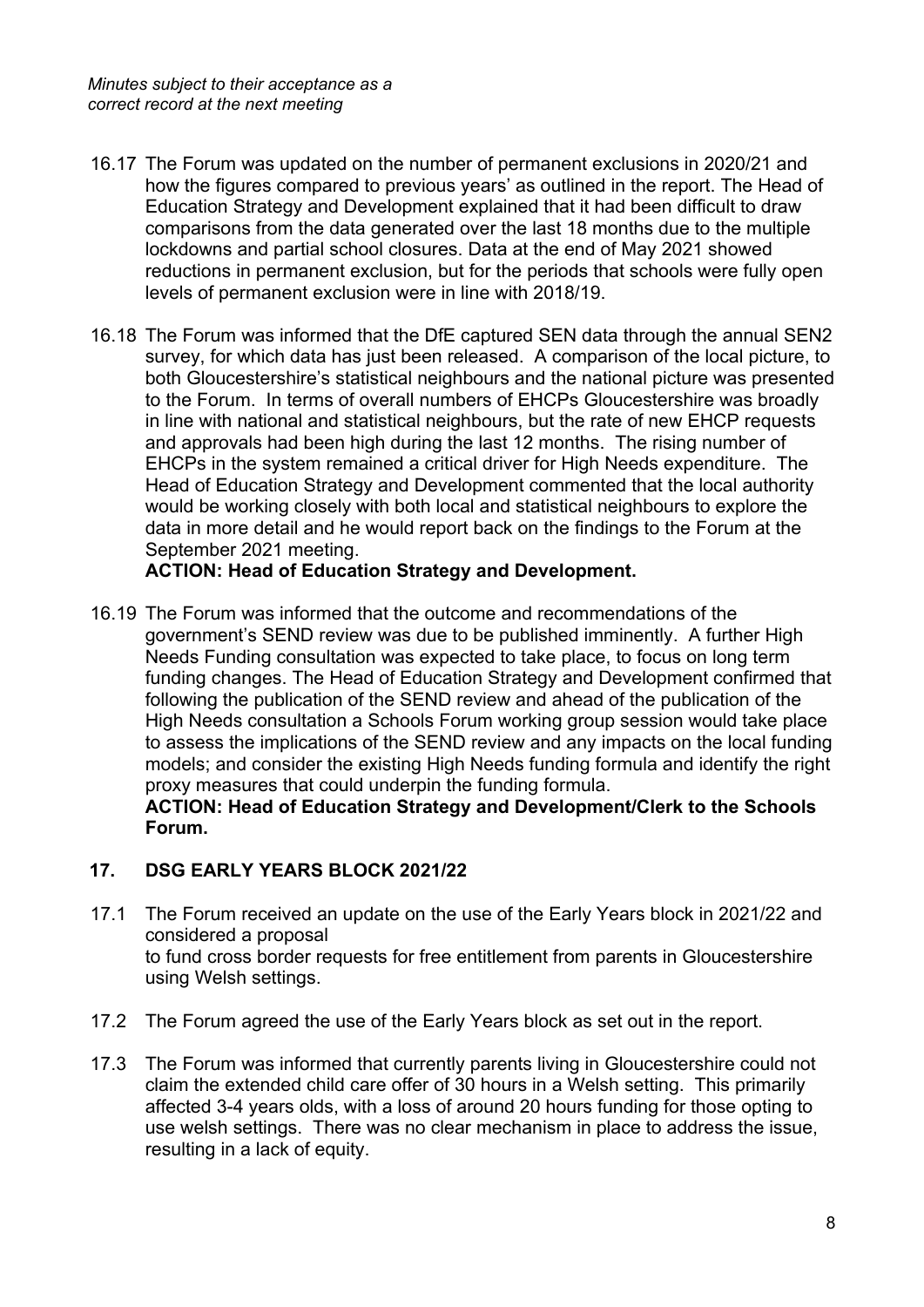- 17.4 The Forum noted that there were 76 early years childcare settings in England within 10 miles of the Gloucestershire border and 72 Welsh settings within 10 miles of the Gloucestershire border. On average, the local authority received 2 queries per month from parents wanting to use a Welsh setting to access the full entitlement. Potential costs based on an estimated 2 out of county childcare requests per month claiming for a 2-year period would be £148k.
- 17.5 The Forum agreed to the use of the Early Years block to fund cross boarder requests based on the set criteria as set out in the report.

#### **18. ANNUAL REVIEW OF THE GLOUCESTERSHIRE SCHOOLS FORUM CONSTITUTION**

- 18.1 The Forum received a report which detailed the proposed amendments to the Constitution and the options for holding future Forum meetings.
- 18.2 The Forum agreed the proposed amendments to the Schools Forum Constitution to reflect that The School and Early Years Finance (England) Regulations 2021 amended The Schools Forums (England) (Coronavirus) (Amendment) Regulations 2020 to make permanent provisions to enable schools forum meetings to be held remotely.
- 18.3 The Forum considered the options for holding future Forum meetings and it was agreed that the September 2021 Forum meeting would be held remotely, and in recognition of the value of holding some of the Forum meetings as physical in person meetings, the November 2021 meeting would likely be held in Shire Hall (dependant on national announcements regarding the easing of COVID-19 restrictions). The options for holding Forum meetings next year, including hybrid meetings, would be considered at a later date.

## **19. F40 AND COVID-19 UPDATE**

- 19.1 The Head of Education Strategy and Development reported that a £1.4 billion package of support from government had been announced, consisting of:
	- $\triangleright$  £1 billion investment to transform the availability and approach to tuition in every school and college over the next three years, making sure when teachers identified a disadvantaged child in need of support as a result of the pandemic, extra support was available. He commented that the local authority would be sending out information to schools on how they could access and make use of that funding.
	- $\triangleright$  £153M would provide the opportunity for evidence-based professional development for early years practitioners, including through new programmes focusing on key areas such as speech and language development for the youngest children.
	- $\triangleright$  £253M would expand existing teacher training and development to give 500,000 school teachers the opportunity to access world-leading training